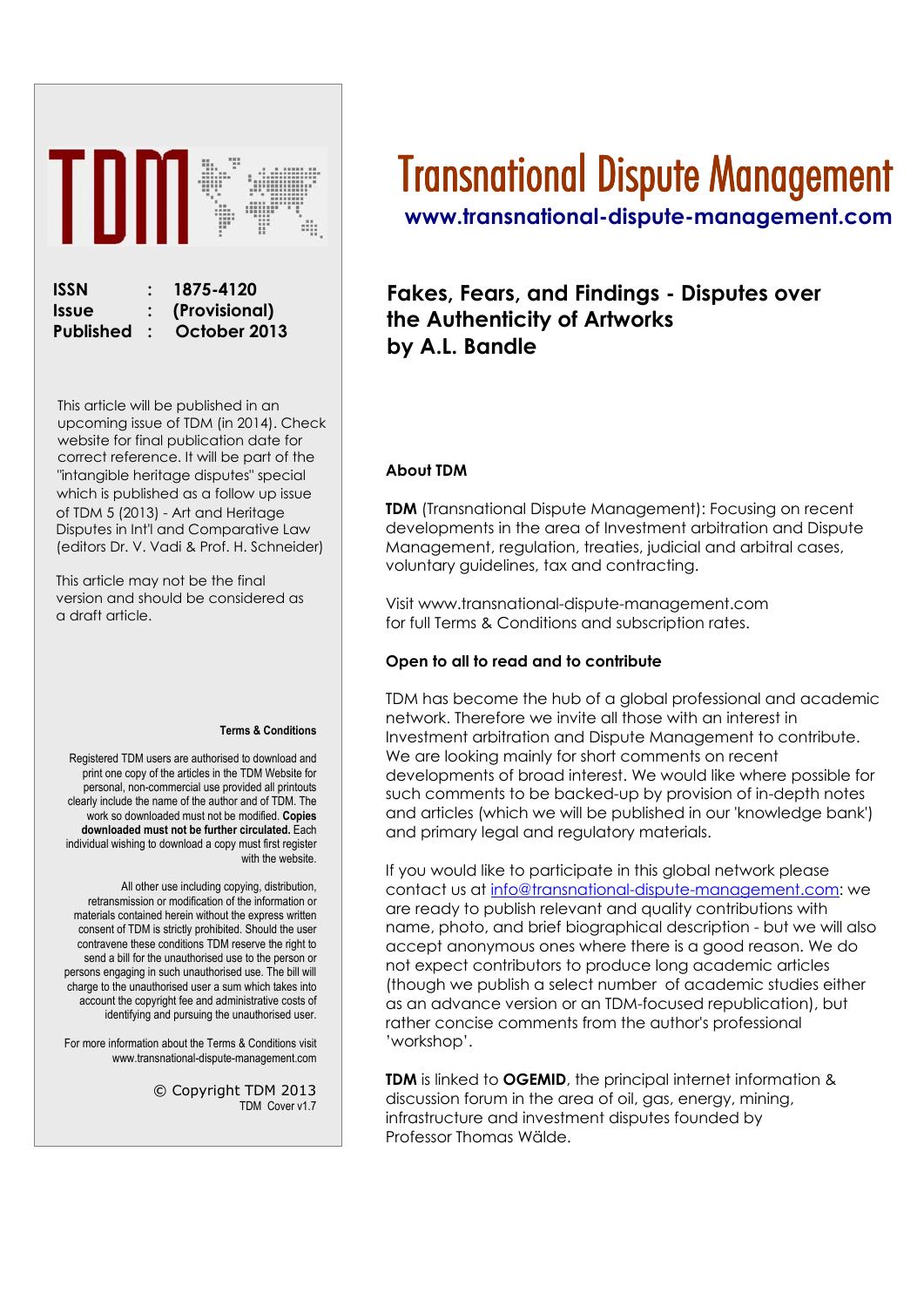## **Fakes, Fears, and Findings – Disputes over the Authenticity of Artworks**

Anne Laure Bandle

### **Abstract**

Authenticity is claimed to be the most important quality of artworks. When authenticating art, experts decide whether a work is of real cultural and economic significance. Given the high stakes involved in art authentication, owners have not refrained from commencing legal proceedings against experts. In doing so, they have attempted to coerce experts to provide or change their opinion as to the work's authenticity. Most suits fail, but the experts' fear of becoming entangled in lawsuits has soared, resulting in them becoming increasingly reluctant to deliver opinions. Owners, on the other hand, have to bear the consequences of oscillating attributions and scholarly disagreement. This article aims to investigate why experts have become so fearful, whether their anxiety is well-founded, and how their indispensable activity may be secured for the interests of scholarship and the art market.

## **1. Fakes - Determining Authenticity**

An artwork is not esteemed on the basis of its external appearance, but primarily through its attribution to a specific creator or location of origin, date or period, and provenance. While an attribution may provide an historical context to the work, establish quality and uniqueness, all these subjectively meaningful parameters are undermined should the work turn out to be a forgery. Authenticity ensures that the artwork's attribution has been accurately identified. When authenticating art, experts not only accredit the aura associated to an artwork, but also eventually decide what is of cultural significance and what is not. Authenticity has concrete repercussions on the market, in the form of its influence on an artwork's economic value, and in law, given the liability of experts and sellers for misattributions and the sale of forgeries. The implications of an artwork's authenticity have seen the authentication process come to be of paramount importance.

Experts have come under closer scrutiny as scientific techniques for gauging authenticity have advanced and the chances of identifying incorrect attributions have increased. Additionally, many of the collectors who have joined the market in recent years do not tend to have extensive connoisseurship in art and, therefore, are fully reliant on the authentication provided by dealers or independent advisors when they wish to sell or purchase art.

Authenticating and appraising artworks is, arguably more than any other field of expertise, complicated by the peculiarities of the context in which it operates, i.e. the art world. First of all, whereas anyone may claim to be an art expert, since no specific qualifications are necessary to bear this title, only very few are actually recognised as such by the art market. This is where the expert's reputation is essential.<sup>1</sup> Should experts not agree on an artwork's

<sup>\*</sup> PhD Candidate, Teaching and Research Assistant, Art-Law Centre, University of Geneva.

Stéphanie Lequette-de-Kervenoaël, *L'authenticité des œuvres d'art* (2006) LGDJ 176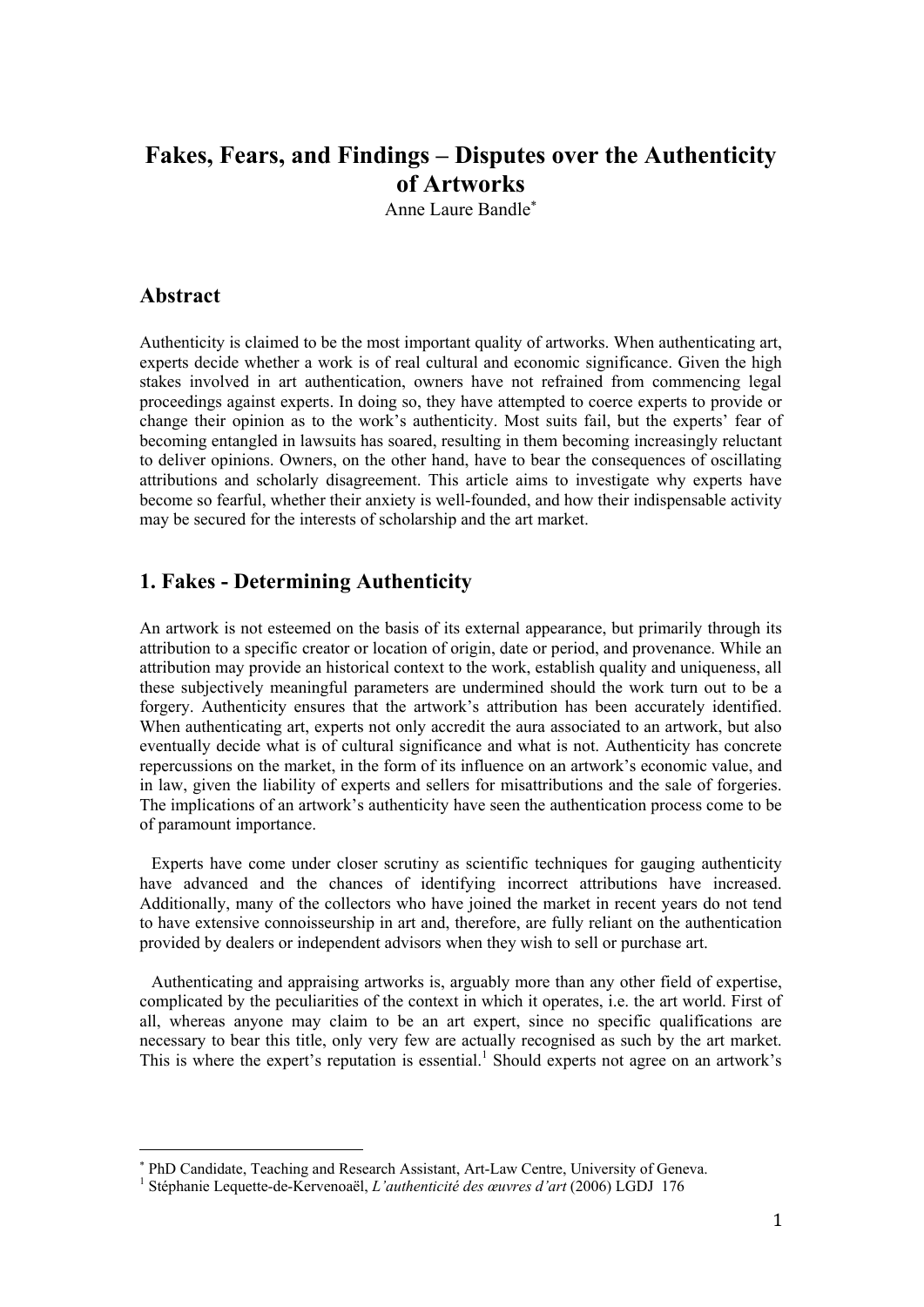attribution, it is the opinion of the "most respected expert"<sup>2</sup> for a given artist that matters in the art market.<sup>3</sup> The so-called "authority" prevails over any other expert opinion,<sup>4</sup> leading to a seeming consensus on the attribution of a given work.

The above-mentioned impact of expert opinions on the objects' cultural importance and market value is amplified if an authority is involved. Given that authorities enjoy unparalleled reputations, when they declassify an artwork it is very difficult to outweigh by dissenting opinions and the perception of the viewer. An unfavourable expert opinion from an authority significantly weakens the artwork's expressive and monetary value.<sup>5</sup> For high-end art, dealers generally do not proceed with the sale without the authority's approval on the artwork's attribution, which further increases the already very high stakes in art authentication.6

In the second place, the process of authentication is exposed to scholarly changes. Given that attributions are based on connoisseurship, they are an unstable parameter, resulting from "a continuous comparative analysis, studies of style and style-critical comparisons and which is often changing".<sup>7</sup> When experts proceed with an examination of an artwork, they may only rely on available historical, scientific and artistic evidence.<sup>8</sup> Despite all diligence, new information and technology may arise and lead to the re-assessment of established attributions. Thanks to the art market's process of self-correction, several highly publicised forgeries have been detected.<sup>9</sup>

Except for those elements which may be subject to scientific analysis, such as the age of the given artwork,<sup>10</sup> the determination of whether the work is an original by a given artist ultimately remains within the realm of "intellectual speculation".<sup>11</sup> Depending on its acceptance by the art market, which may for instance occur "as one authority is replaced by another",12 the new attribution takes over. The *Rembrandt Research Project* (RRP) is well known for re-examining a body of works attributed to Rembrandt for the purpose of creating a catalogue on his oeuvre.<sup>13</sup> In the course of that process, a great number of works attributed to Rembrandt were de-classified, thereby seeing the opinion of one of the greatest Rembrandt

<sup>&</sup>lt;sup>2</sup> Eugene Victor Thaw Interviewed by Ronald D Spencer, 'The Authentic Will Win Out' in Ronald D Spencer (ed), *The Expert Versus the Object - Judging Fakes and False Attributions in the Visual Arts*  (OUP 2004) 73

<sup>3</sup> Lequette-de-Kervenoaël (n 2) 176

Thaw (n 3) 73; Eric Turquin, 'Le point de vue de l'expert en art' in Quentin Byrne-Sutton and Fabienne Geisinger-Mariéthoz (eds), *Resolution Methods for Art-Related Disputes, Studies in Art Law Vol 11* (Schulthess 1999) 92

Tilo Gerlach, *Die Haftung für fehlerhafte Kunstexpertisen*, *Schriftenreihe des Archivs für Urheber-, Film-, Funk- und Theaterrecht (UFITA) Vol 156* (Nomos 1998) 27; Friederike Gräfin von Brühl, *Marktmacht von Kunstexperten als Rechtsproblem – Der Anspruch auf Erteilung einer Expertise und auf Aufnahme in ein Werkverzeichnis, Bucerius Law School Schriften Zum Kunstrecht Vol 4* (Carl Heymanns Verlag 2008) 47

<sup>&</sup>lt;sup>6</sup> Ibid; John R Cahill, "Keeping it Real": A Brief Primer on the Law of Art Authenticity' (2012) 35 Colum J L & Arts 357, 365

 $7$  Gerlach (n 6) 10

<sup>8</sup> Lequette-de-Kervenoaël (n 2) 303

 $<sup>9</sup>$  Thaw (n 3) 73</sup>

<sup>10</sup> Lequette-de-Kervenoaël (n 2) 254 11 François Duret-Robert, 'Fictions de l'authenticité, réalités de l'expertise' *Connaissance des Arts*<sup>285</sup> (1 November 1975) 110

<sup>12</sup> Van Kirk Reeves, 'The Rights and Risks of Experts in French and American Courts' (2011) 12 *IFAR Journal* 18, 18<br><sup>13</sup> Samuel Butt, 'Authenticity Disputes in the Art World: Why Courts Should Plead Incompetence'

<sup>(2004) 28</sup> Colum. J.L. & Arts 71, 71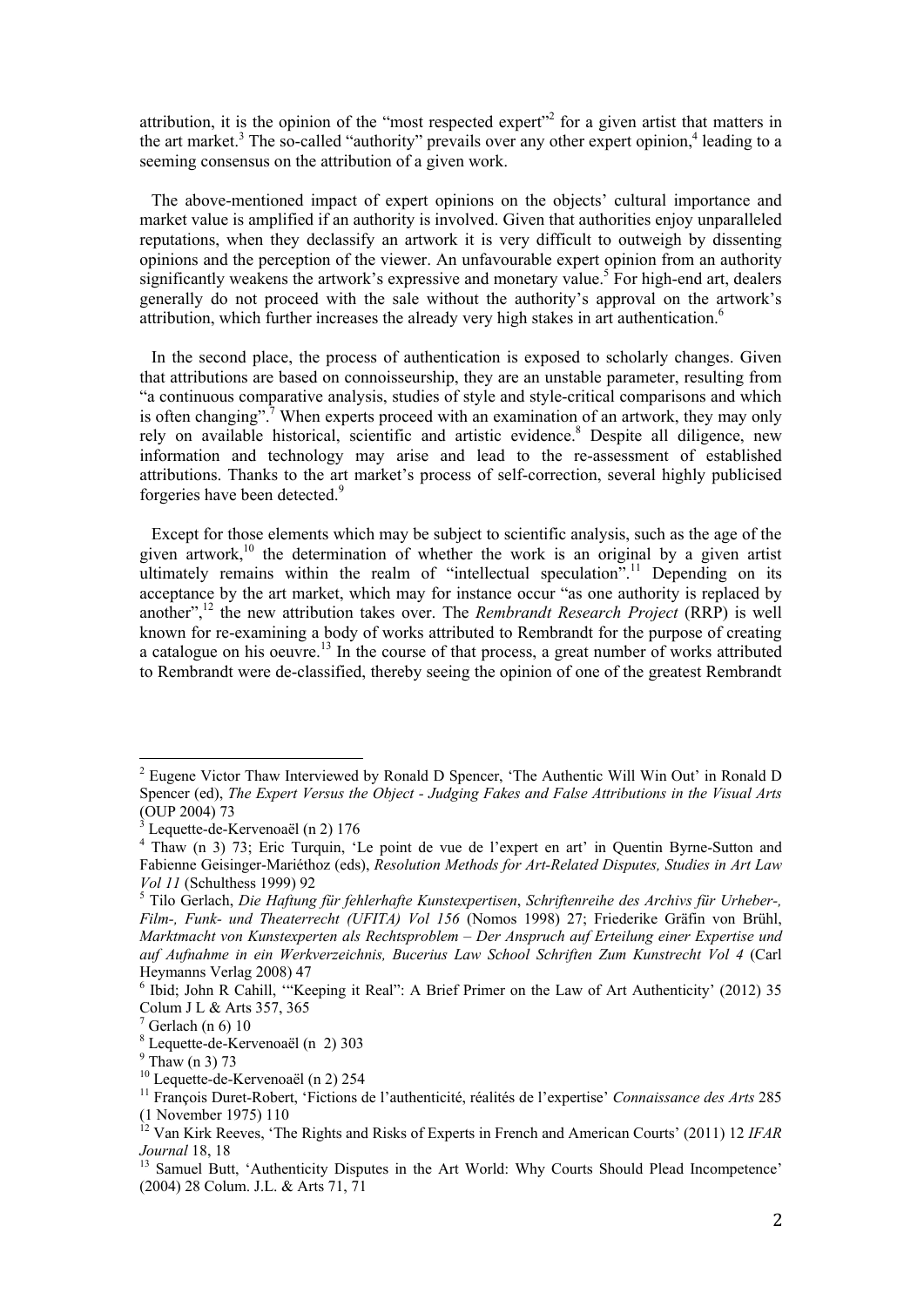scholars of the first half of the  $20<sup>th</sup>$  century effectively being overridden.<sup>14</sup> The subjectivity in art authentication, and the exposure of attributions to possible changes, is what makes the field so contingent.

Besides being subject to change, the question of authenticity may sometimes remain unresolved because of a continuous debate among scholars. Complications arise in particular when it comes to determining whether the artwork was created by the Master artist or one of his pupils or followers. Artworks which have been recently attributed to major Old Master artists such as Michelangelo or Leonardo da Vinci are very unlikely to obtain the experts' universal acceptance<sup>15</sup>.

As long as the attribution battle persists, liability concerns remain in a sort of limbo, leaving owners and dealers in a precarious situation. Moreover, such an artwork may be neither included in exhibitions or new editions of catalogues *raisonnés*, nor traded on the market<sup>16</sup>.

Overall, the momentariness of attributions and ongoing debates over the creatorship of certain works relativize the stability of expert statements on authenticity. Moreover, reattributions may impact the owner anytime. Given the respect that expert opinions attract in the market, and the fact that owners generally lack sufficient knowledge to contest an expert opinion, the latter are completely exposed to the power of authenticators. Both aspects generate insecurity on the market, shaking the market players' confidence in the validity and sustainability of attributions and in the expertise of the specialists owners rely on.

## **2. Fears – Threat of Liability**

Despite their connoisseurship, experts have increasingly become reluctant to speak out on the attribution of artworks. Targeted by lawsuits, the threat of liability alone has sufficed for authentication boards to disband and expert-sellers to discontinue their activities.17 In doing so, owners of contested artworks have attempted to compel experts to provide authentication, to reconsider their opinion, or to include an artwork in forthcoming editions of a catalogue *raisonné*, as well as attempting to force sellers to cancel the sale and pay damages.

<sup>14</sup> Martin Bailey, 'Rembrandt Research Project ended' *The Art Newspaper* (24 January 2011) <http://www.theartnewspaper.com/articles/Rembrandt+Research+Project+ended/23044> accessed 5 March 2013

<sup>15</sup> Milton Esterow, 'The Real Thing?' *ARTnews* (1 January 2010)  $\text{thtn:}}/$ www.artnews.com/2010/01/01/the-real-thing/> accessed 5 March 2013 (referring to *La Bella*) *Principessa* possibly by Leonardo da Vinci); Peter Dittmar, 'Kurzer Traum' *Die Welt* (26 January 2006) <http://www.welt.de/print-welt/article193475/Kurzer-Traum.html> accessed 5 March 2013 (on Michelangelo)

<sup>&</sup>lt;sup>16</sup> Martin Bailey. 'National Gallery's Dürer Shunned' *The Art Newspaper* 238 (September 2012) 3; Esterow (n 16)

<sup>&</sup>lt;sup>17</sup> Larivière v E V Thaw, the Pollock-Krasner Authentication Board et al, 2000NYSlipOp50000(U), 2000WL33965732 (NYSup) at 3; AT, 'Collectors, Artists and Lawyers' *The Economist* (24 November 2012)  $\langle \text{http://www.economist.com/news/business/21567074-fear-litigation-hobbling-art-market$ collectors-artists-and-lawyers> accessed 5 March 2013; Georgina Adam and Riah Pryor, 'The Law vs Scholarship' *The Art Newspaper* (8 December 2011) <http://www.theartnewspaper.com/articles/Thelaw-vs-scholarship/25155> accessed 5 March 2013; Meaghan Wilson-Anastasios, 'Expertise Goes down the Drain' *Sydney Morning Herald* (29 December 2012)  $\lt$ http://www.smh.com.au/entertainment/art-and-design/expertise-goes-down-the-drain-20121228-2bz8y.html> accessed 5 March 2013; *Lagrange v Knoedler*, No11-8757 (SDNY, settled in October

<sup>2012)</sup>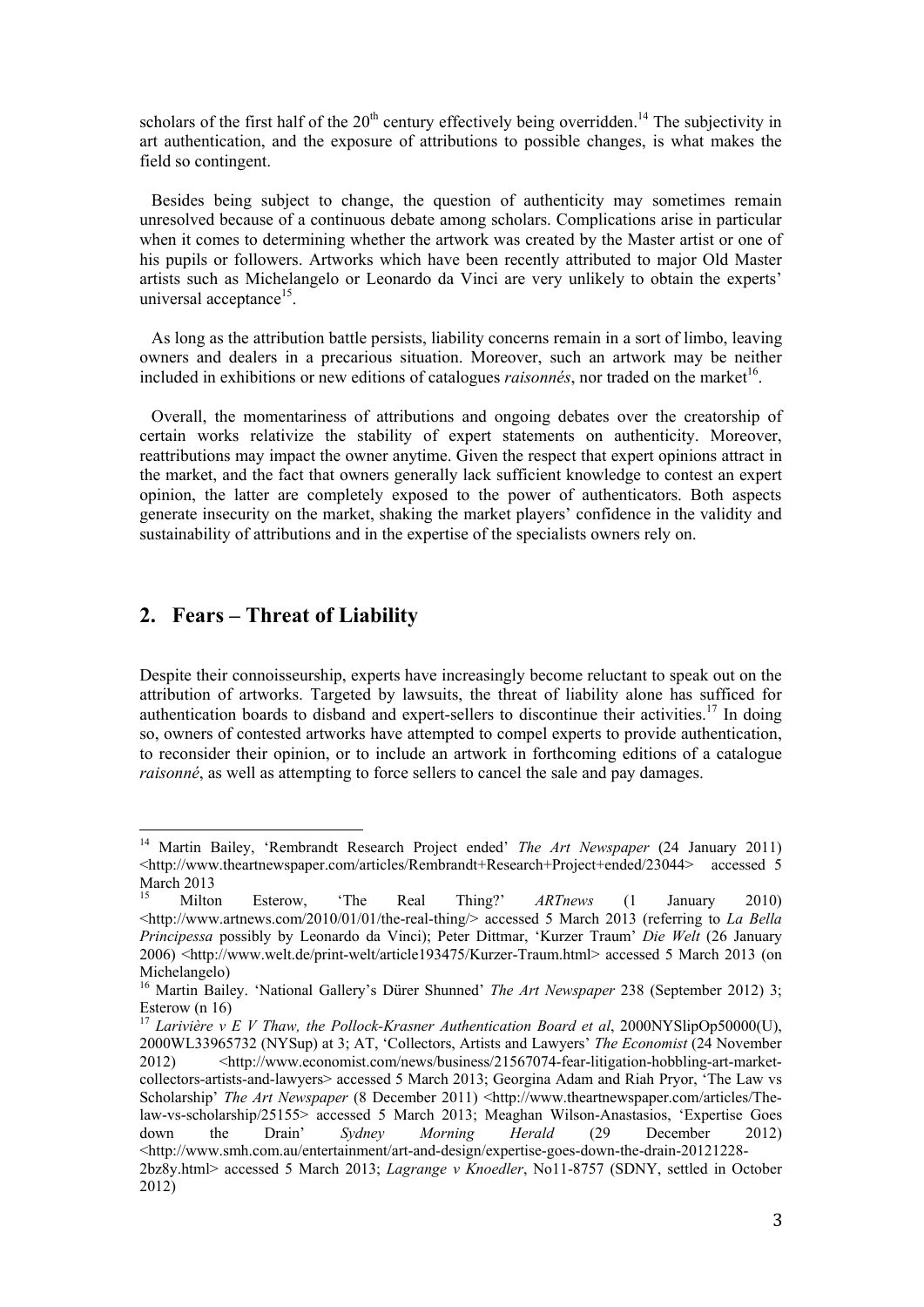While experts and dealers have been challenged by the peculiarities of art authentication described above, the threat of becoming entangled in lawsuits is the ultimate source of their fear. However, most of such lawsuits seem destined to fail, as expert liability may be narrowed down to few scenarios.

In the United Kingdom, experts are widely protected, as contractual force is rarely attached to their opinions.18 Instead, they are free to express their personal opinions for which they may only be held liable if they were party to a contract,<sup>19</sup> or warranty,<sup>20</sup> or when acting negligently.21

Under Swiss law, quite the opposite may be true. Experts are generally bound by an agency contract to the requestor of an expertise, except in limited cases where the absence of an intent to enter such a contract may be established according to the circumstances in which the opinion was given.22 Liability is therefore mostly based on the breach of the expert's duty of care, the extent of which is determined according to the clauses of the contract, the diligence to be expected from a competent professional in the same circumstances, and the special skill and knowledge of the authenticator.<sup>23</sup> Whether the expertise contract may protect third party buyers has not been decided so far,  $24$  but in the event the opinion was issued with no reserve as to its receptors,<sup>25</sup> third parties may assert the contractual rights derived therefrom.<sup>26</sup>

In the absence of a contract, a grossly negligent or intentional misattribution may give rise to liability in tort.<sup>27</sup> The expert who has adequate knowledge and information on an artwork's attribution must – if she decides to do so – authenticate truthfully and diligently, to the extent to which the implications of her opinion for the requester were recognizable to her.<sup>28</sup> Furthermore, liability may be based on trust if the expert has given rise to legitimate expectations as to the artwork's authenticity that were not fulfilled, and whereupon damage incurred to a third person to whom she stands in a special relationship<sup>29</sup>.

<sup>&</sup>lt;sup>18</sup> Pierre Valentin 'Panel 2: The Rights and Responsibilities of Authenticating Art' (2012) Colum J L & Arts 35, 393, 405; Luke Harris, 'The Liability of Experts for the Misattribution of Works of Art', Conference paper, *Kunst und Recht – Haftung von Gutachtern im Kunstrecht*, Europainstitut, Zürich (27 November 2012) 83

 $19$  The judge must determine whether the parties intended for the statement to be a contractual term; *Drake v Thos Agnew & Sons Ltd* [2002]EWHC294 (QB)<br><sup>20</sup> Major auction houses generally provide a contractual authenticity warranty to buyers in their

agreements; *De Balkany v Christie Manson & Woods Ltd* (1997) 16TrLR163<br><sup>21</sup> If a false expert statement was addressed to the plaintiff who, as a result, has been induced to enter

into a contract, the expert may be liable for misrepresentation if he acted negligently; s 2(1) of the 1967 Misrepresentation Act; *Thomson v Christie Manson & Woods Ltd and others* [2005] EWCACiv555

 $22$  For instance if the authentication was given incidentally and gratuitously as a gesture (Federal Court Ruling 112II347; Luc Thévenoz, 'La responsabilité de l'expert en objets d'art selon le droit suisse' in Quentin Byrne-Sutton and Marc-André Renold (eds), *L'expertise dans la vente d'objets d'art: Aspects juridiques et pratiques, Studies in Art Law Vol 1* (Schulthess 1992) 37, 54 23 Article 398 Swiss Code of Obligations

<sup>24</sup> Christine Chappuis, 'L'authentification d'œuvres d'art: responsabilité de l'expert et qualification du contrat en droit suisse' in Marc-André Renold, Pierre Gabus and Jacques de Werra (eds), *L'expertise et l'authentification des œuvres d'art, Studies in Art Law Vol 19* (Schulthess 2007) 47, 69<sup>25</sup> By means of a formulation such as "to whom it may concern"; Thévenoz (n 23) 48

<sup>&</sup>lt;sup>26</sup> Federal Court Ruling 115II62, 3a

<sup>&</sup>lt;sup>27</sup> Federal Court Ruling 111II474

 $28$  Thévenoz (n 23) 54-55 quoting ibid

<sup>&</sup>lt;sup>29</sup> Chappuis (n 25) 69-71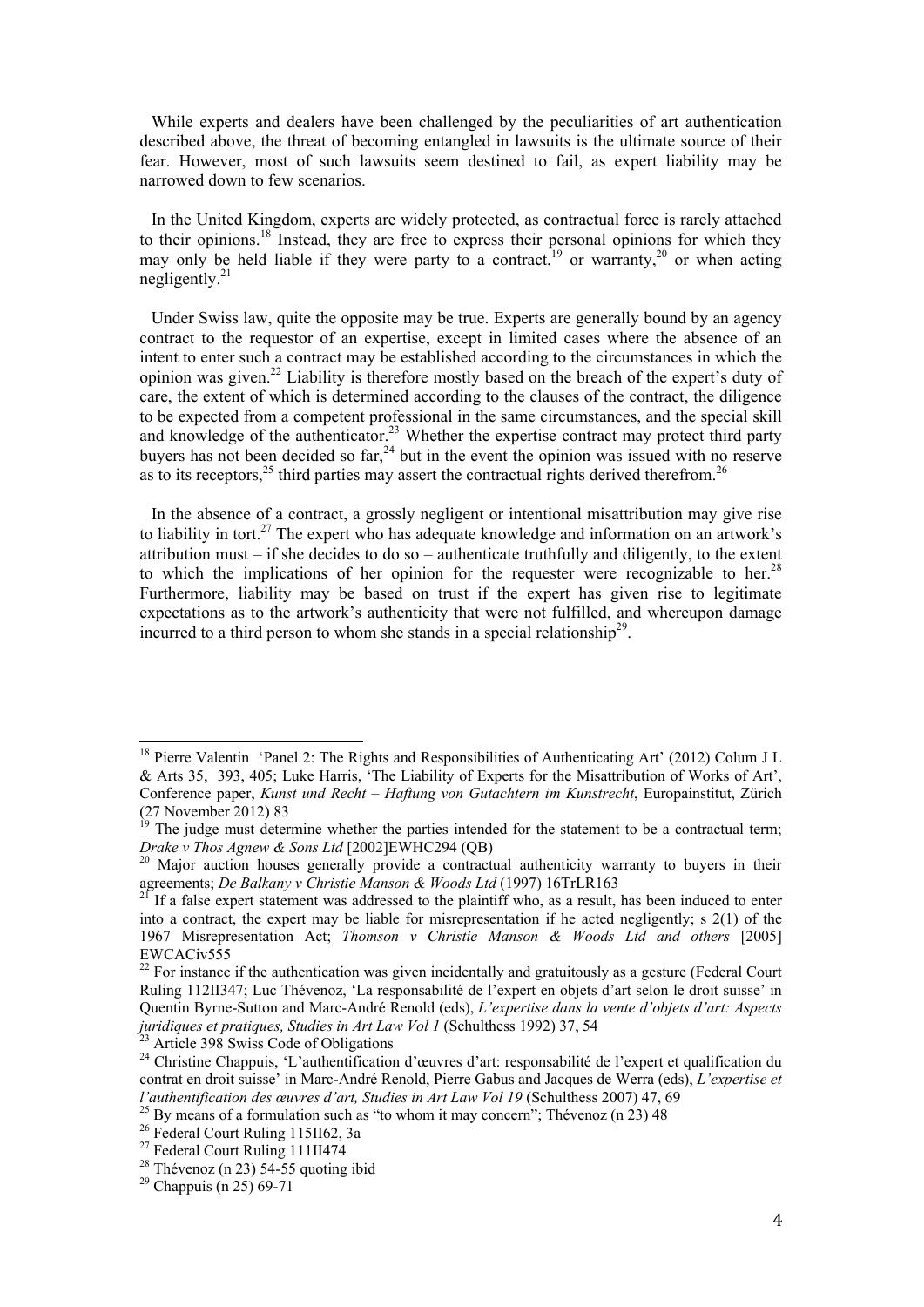In the United States, where most of the lawsuits against experts have occurred, several causes of action have been advanced by the plaintiffs.<sup>30</sup>Provided the plaintiff has a (contractual) relationship with the authenticator such that the latter owes a duty to possess and exercise ordinary skill and knowledge, breach of that duty may result in a claim for professional malpractice or negligence.<sup>31</sup> The extent of the standard of care in a given case is defined by the express or implied agreement of the parties, and by the qualifications of the expert.<sup>32</sup> In particular, the expert's responsibilities include any special skills or knowledge he claims to have.<sup>33</sup> If no representation was made, the standard departs from the skill and knowledge normally possessed by an expert of the same kind.<sup>34</sup> Several professional organisations have issued codes of ethics and professional conduct by which its members are expected to abide and thanks to which the plaintiff may use as evidence regarding the standard of care.<sup>35</sup> In *Travis v. Sotheby Parke Bernet Inc.*<sup>36</sup> the judge ruled that Sotheby's expert went beyond the required standard of care by consulting with the authority for the alleged artist of the painting presented to the auction house for evaluation purposes.

In parallel to pure negligence claims, attribution errors in the context of sale transactions may be subject to claims for negligent misrepresentation,<sup>37</sup> if the expert made false material representation without reasonable belief that the representation was true. The expert's statement must be objectively false and not simply disputable,<sup>38</sup> which may be very difficult to prove given the subjectivity and lack of conclusiveness in authentication.<sup>39</sup> Opinions are protected if they were in accordance with the prevailing scholarly viewpoint at the time they were made.

Negligent misrepresentation necessitates a relation of trust and confidence between the parties entitling the plaintiff to rely upon the defendant's representations.<sup>40</sup> The existence of a special relationship depends very much on the circumstances under which the services are provided.41 It often arises "out of a contract where the defendant was specifically employed for the purpose of rendering an appraisal to the plaintiff knowing that the plaintiff intended to rely on  $it^{1}$ .<sup>42</sup> For instance, a special relationship has been admitted for consignment agreements as a result of the fiduciary duty owed by auctioneers to consignors, but not between the auctioneer and the buyer.<sup>43</sup>

<sup>&</sup>lt;sup>30</sup> For the claims of defamation and fraud, see Ronald D Spencer, 'The Risk of Legal Liability for Attributions of Visual Art' in Ronald D Spencer (ed) *The Expert versus the Object – Judging Fakes and False Attributions in the Visual Arts* (OUP 2004) 167 et seqq; for a defense under American constitutional law, Ronald D Spencer, 'Opinions About the Authenticity of Art' (2011) 2 *Spencer's Art* 

<sup>&</sup>lt;sup>31</sup> Art experts acting as agents of a client in dealing with third persons generally have a fiduciary duty towards their client; Roy S Kaufman (ed), *Art Law Handbook* (Aspen Law & Business 2000) 870, 872 32 Ralph E Lerner and Judith Bresler*, Art Law – The Guide for Collectors, Investors, Dealers & Artists*

<sup>(4</sup>th ed Practising Law Institute 2012) 517

 $3$  Ibid 517; Kaufman (n 32) 870

<sup>&</sup>lt;sup>34</sup> Lerner and Bresler (n 33) 517

<sup>35</sup> Kaufman (n 32) 870

<sup>36</sup> No4290179 (NYSupCt1982)

 $37$  Restatement (Second) of Torts § 528

<sup>&</sup>lt;sup>38</sup> Peter H Karlen, 'Fakes, Forgeries, and Expert Opinions' (1986) 16 J Arts Mgt L 5, 8

<sup>&</sup>lt;sup>39</sup> Ibid 16<br><sup>40</sup> *Foxley v Sotheby's*, 983FSupp1224, 1229 (SDNY1995)

<sup>&</sup>lt;sup>41</sup> Ibid; *Ravenna v Christie's Inc*, No121367-00 (NYSupCt2001, unpublished) aff'd 289AD2d15, 734NYS2d21 (1stDep2001)

<sup>42</sup> *Struna v Wolf*, 126Misc2d (1031), 484NYS2d392 (SupCt1985); Karlen (n 39) 12-13 on expert liability towards third parties relying upon the opinion

<sup>43</sup> *Mickle v Christie's Inc*, 207FSupp2d237, 244 (SDNY2002); *Cristallina SA v Christie Manson & Woods Int'l , Inc*, 117AD2d284, 292, 502NYS2d165, 171 (1986); *Nacht v Sotheby's Holdings*, NYSupCt, No100938-98 (1999); *Ravenna* (n 42)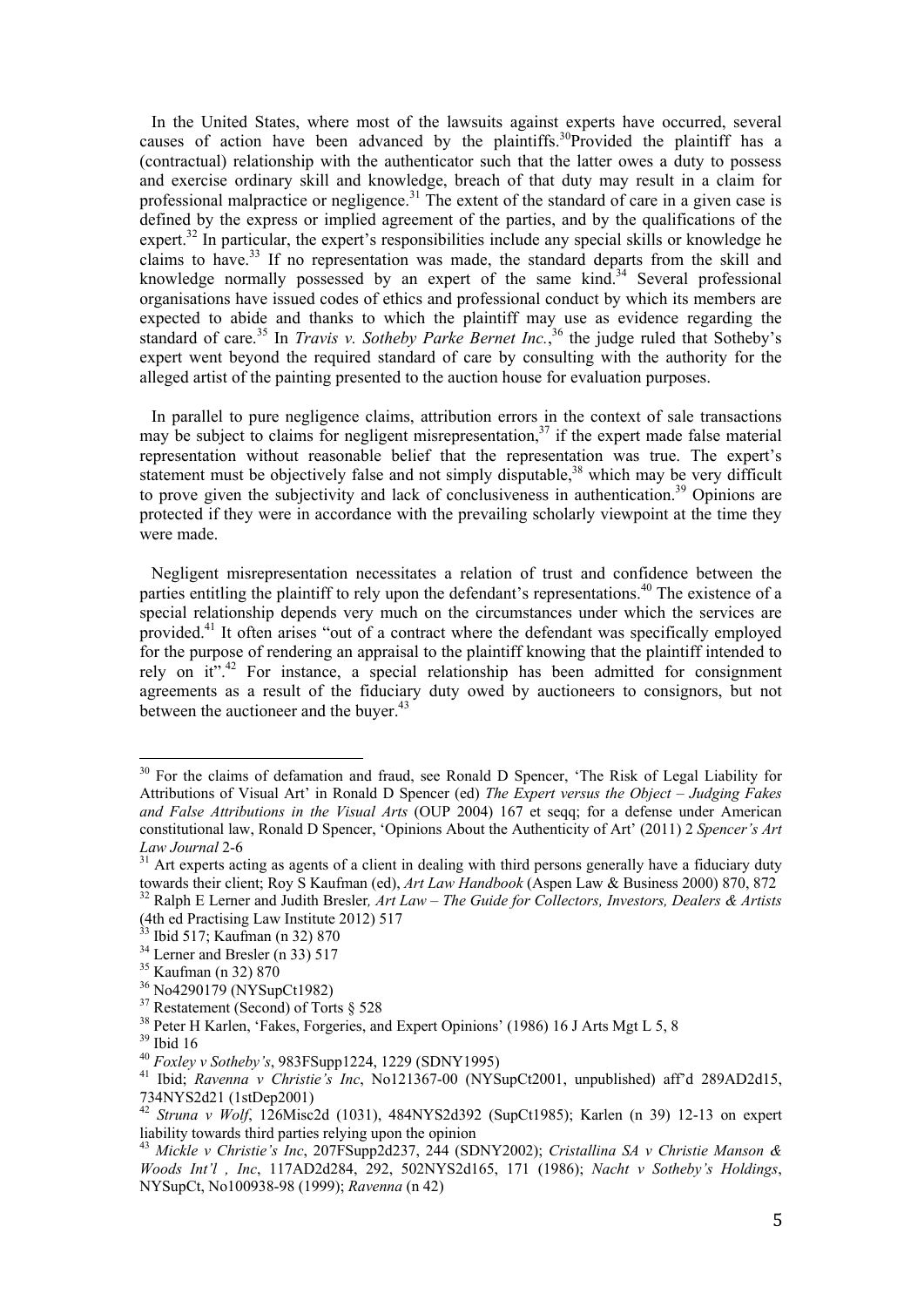Expert-sellers are bound by existing warranties<sup>44</sup> and must comply with the duty to exercise ordinary skill and care in carrying out the contractual responsibility.45 The plaintiff may also seek the rescission of the sale contract based on a mutual mistake-of-fact claim.<sup>46</sup> Sellers and experts should only engage in attribution activities with due care and within the specified scope of expertise.

For negative opinions on authenticity and for refusing to include artworks in catalogue *raisonnés*, plaintiffs have claimed remedies for disparagement to recover for words or conduct which tend to disparage or negatively reflect upon the condition, value, or quality their property.47 The plaintiff must show that the expert's statement was false, published to a third party, expressed with malice and has caused special damages in terms of marketability.48

Experts should avoid giving unsolicited opinions to third parties, such as in *Hahn v. Duveen*, 49 as they may act in disparagement of the owner's property. The case involved Andrée Hahn, owner of a painting allegedly by Leonardo da Vinci and the influential art dealer Joseph Duveen. Based on a photograph of the painting, Duveen pronounced to a newspaper reporter that it was a copy and that the genuine version was displayed at the Louvre. Hahn brought suit for disparagement of her property during which the painting's creatorship was the subject of such a battle between experts that the court was rendered unable to reach a verdict.<sup>50</sup> The parties finally settled for  $$60,000$ .<sup>51</sup> Auction houses rarely publish such information as they generally directly deal with the consignor or an agent of the consignor. $52$ 

Experts are deemed to be malicious when unnecessarily intermeddling with the affairs of others despite being wholly unconcerned by them.53 Further, voluntary statements "recklessly made" are considered malice.<sup>54</sup> Pursuant to case law, malice has been determined based on the expert's actual state of mind.<sup>55</sup>

In order to determine whether a statement on authenticity was false, judges generally follow a "preponderance standard",<sup>56</sup> according to which they must be convinced that the artwork "is at least marginally more likely than not<sup>57</sup> authentic. The plaintiff must also prove that the

<sup>44</sup> *Dawson v Malina*, 463FSupp461 (SDNY1978); see Uniform Commercial Code s 2-313 and New York's Arts and Cultural Affairs Law s 13-03 45 Kaufman (n 41) 871

<sup>46</sup> *Feigen v Weil*, No13935-90 (NYSup1992), aff'd 595NYS2d68; *Firestone & Parson v Union League of Philadelphia*, 672FSupp819, 823 (1987); Marc Weber, 'Liability for the Acquisition of Faked or Wrongly Attributed Works of Art in US Law' in Kerstin Odendahl and Peter Johannes Weber (eds), *Kulturgüterschutz – Kunstrecht – Kulturrecht* (Nomos 2010) 409, 415 47 *Thome v The Alexander & Louisa Calder Foundation*, 70AD3d88, 890NYS2d16, 23 (2009); *Kirby v* 

*Wildenstein et al.* 784FSupp1112, 1115 (SDNY1992)<br><sup>48</sup> *Thome* (n 48) 23; *Kirby* (n 48) 1115; Jeffrey Orenstein, 'Show Me the Monet: The Suitability of

Product Disparagement to Art Experts' (2005) 13 Geo Mason L Rev 905, 918

<sup>&</sup>lt;sup>49</sup> *Hahn v Duveen*, 133Misc871, 234NYS185 (NYSupCt1929)<br><sup>50</sup> Ibid 193 and 195

<sup>&</sup>lt;sup>51</sup> Orenstein (n 49) 909<br><sup>52</sup> Ibid 913, one exception being *Kirby* (n 48)

<sup>&</sup>lt;sup>53</sup> Hahn (n 50) 873; *Travis v Sotheby Parke Bernet Inc*, No4290179 (NYSupCt1982) excerpted in Henry Merryman and Albert E Elsen (eds), *Law Ethics and the Visual Arts* (5th ed, KLI 2007) 1085, 1087

<sup>&</sup>lt;sup>54</sup> Merryman and Elsen (n 54) 1087

 $55$  Orenstein (n 49) 911

<sup>56</sup> Spencer, 'Legal Liability' (n 31) 143

<sup>57</sup> Orenstein (n 49) 909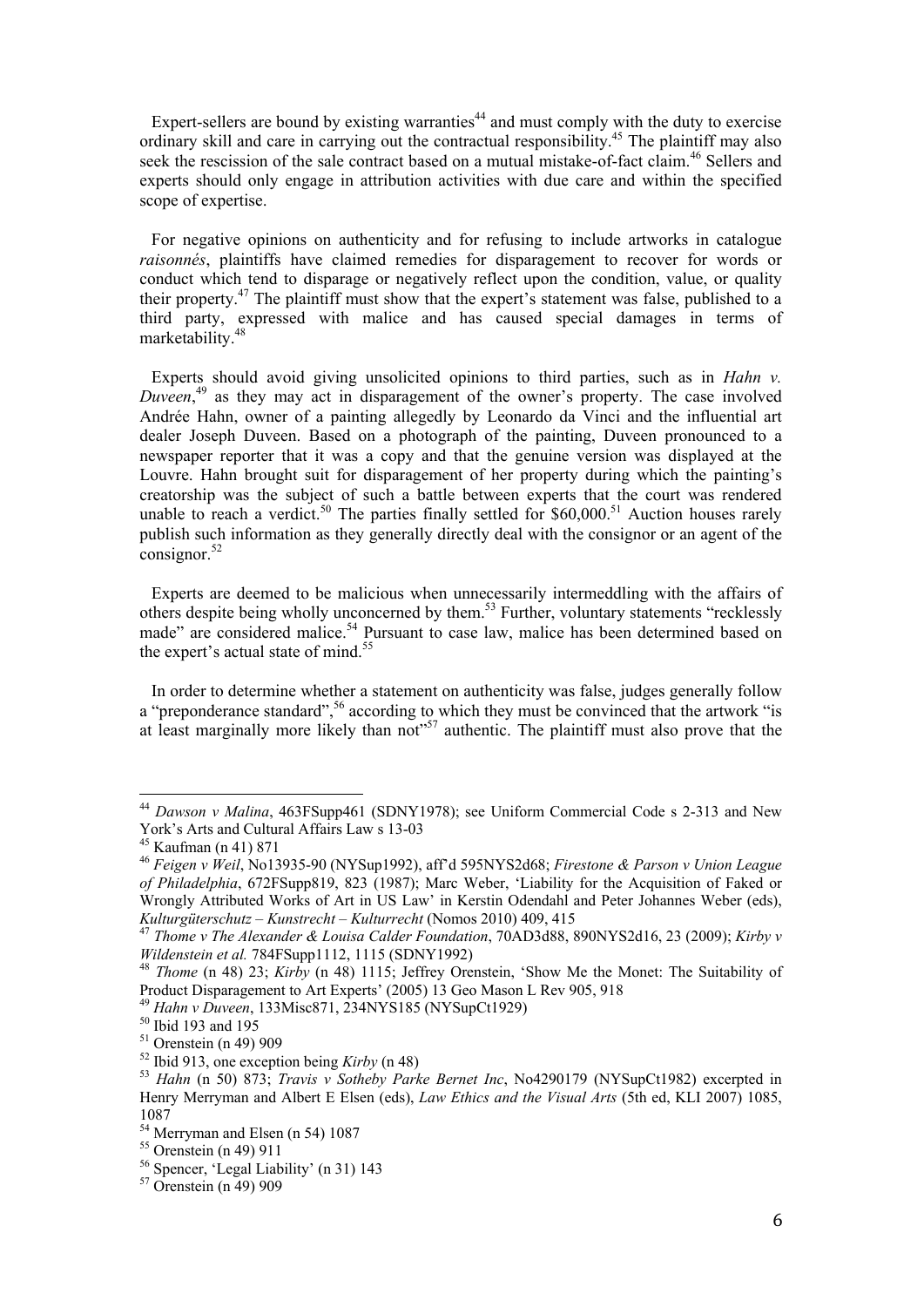expert's statement has inflicted special damages with regards to the work's market value, quality, and condition.<sup>58</sup>

After all, expert opinions may be privileged on two grounds: if the plaintiff has consented to the publication of the statement, knowing that it might disparage his property, hence not applying to potential purchasers; and if the publishing of the disparaging statement was necessary to protect the other from loss, also applying to potential purchasers. In the event of the latter, the expert must prove that he had a legal duty to protect the person or acted according to "generally accepted standards of decent conduct".<sup>59</sup> In particular, if the statement has been made upon the request of the person, the expert has a "moral duty to answer honestly".<sup>60</sup> As seen in *Hahn*, it may be very difficult to protect an expert who spontaneously makes a statement on an artwork's authenticity to a third party.<sup>61</sup>

Experts should be careful not to refuse authentication requests if they are the authority on the market. Given their irreplaceable value of their reputation, they may be reproached for singularly dominating or monopolising the market.<sup>62</sup> Potential conflicts of interest especially abound when the authenticating authority owns a significant amount of artworks by the given artist.63 By denying the authenticity of presented artworks, they may be accused of creating a scarcity in the market for works by the artist and thereby artificially inflating prices.<sup>64</sup> However, no court decision hitherto successfully adjudged such antitrust liability.

Finally, when authoring catalogues *raisonnés*, experts have a duty to consider inclusion proposals by owners of eligible works, but are not legally required to comply with such requests.<sup>65</sup>

## **3. Findings – Authenticity Disputed in Courts**

Despite being a remote threat, the risk of liability has a "freezing effect on scholarship", <sup>66</sup> the reasons for which may also be found in the judicial dispute resolution process. In fact, when deciding over authenticity disputes, the courtroom showed itself to be detrimental to experts on several counts.

Primarily, lawsuits are very time and cost consuming. All causes of action mentioned above require proof that the artwork in dispute is either authentic or not.<sup>67</sup> The plaintiff must provide evidence that the expert's statement on authenticity was false, whereas the expert has to defend himself by showing that he complied with his duty of care in reaching the opinion. For breach of warranty claims, the judge has to assess whether the expert undertook "sufficient

<sup>&</sup>lt;sup>58</sup> *Kirby* (n 48) 1118<br><sup>59</sup> Theodore E Stebbins, 'Possible Tort Liability for Opinions Given by Art Experts' in Franklin Feldman and Stephen E Weil (eds), *Art Law: Rights and Liabilities of Creators and Collectors* (Little, Brown and Company 1886) 517, 525

 $60$  Ibid 526

 $61$  Ibid

<sup>62</sup> *Kramer v Pollock-Krasner Foundation*, 890FSupp250, 257 (SDNY1994); *Vitale v Marlborough* 

<sup>&</sup>lt;sup>63</sup> Patty Gerstenblith, 'Getting Real: Cultural, Aesthetic and Legal Perspectives on the Meaning of Authenticity of Art Works' (2012) Colum J L & Arts 321, 343-44

<sup>&</sup>lt;sup>64</sup> Simon-Whelan v Andy Warhol Foundation, No07Civ6423, 2009USDistLEXIS44242, 1-2<br><sup>65</sup> *Thome* (n 48)<br><sup>66</sup> Adam and Pryor (n 18)

<sup>67</sup> Spencer, 'Legal Liability' (n 31) 144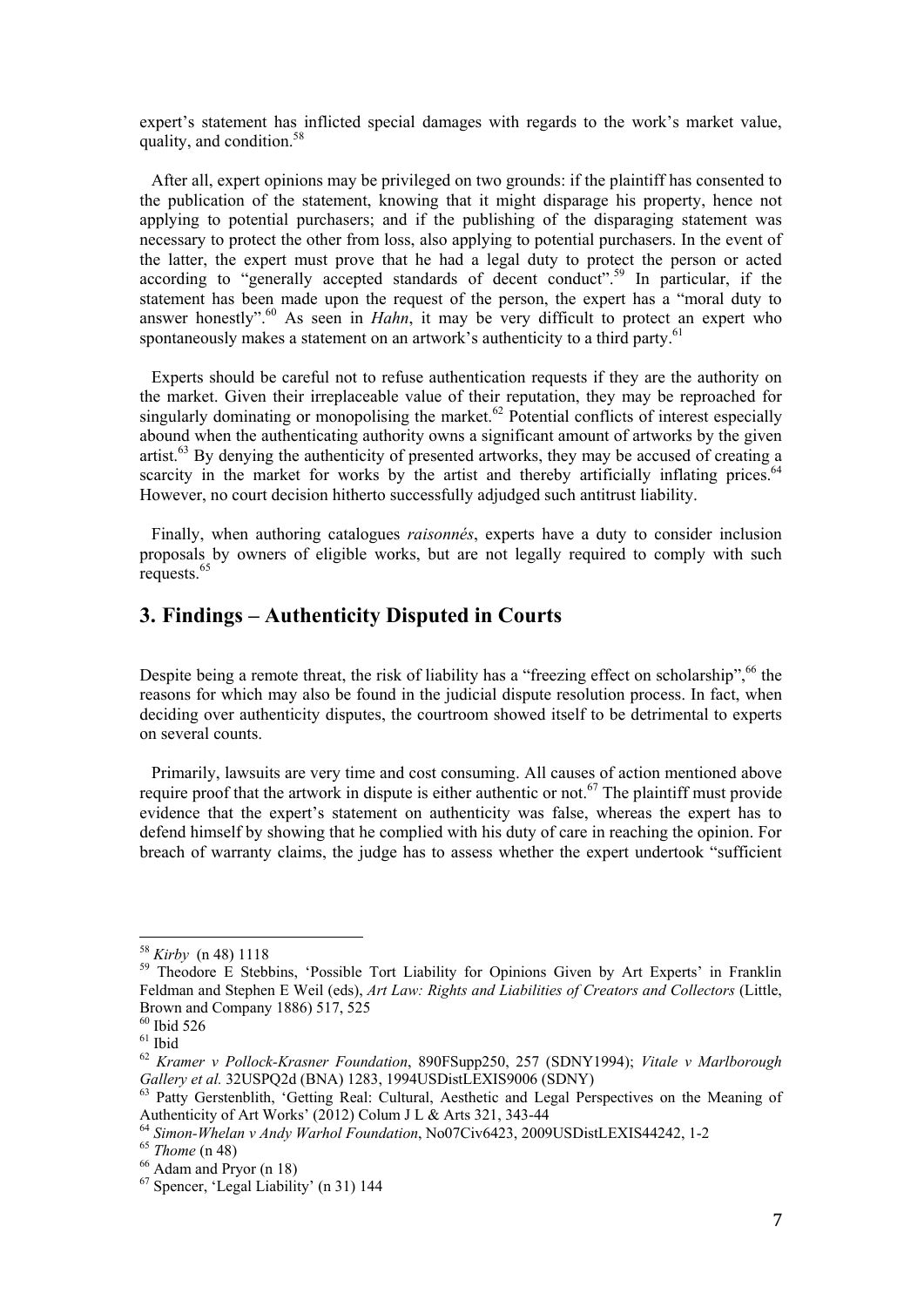investigation to substantiate the authenticity of the art object in question"68 and may be thus held personally responsible for the misattribution.

Even where the plaintiff's claim is without any merit, experts may well have to expend substantial resources to defend against the accusations.<sup>69</sup> Furthermore, although experts have no financial interest in the outcome of the dispute, they do have a reputation to lose, which may further dissuade them against getting involved in the first place.<sup>70</sup>

The art market has its own unwritten rules - the esteem with which "authorities" are held being one of them - which lawyers find difficult to appreciate. The gap between the law and the art market standards is such that verdicts which are not consistent with these standards are disregarded. At court, judges may not follow the opinion of the authority for the given artist and instead rule in accordance with the competing expert testimony.<sup>71</sup> On the art market, however, that ruling receives no consideration as long as it contradicts the authority's statement. Instead, court decisions on authenticity may have a damaging impact on artworks and their owners, who find themselves with a work whose attribution has been cast into doubt during the lawsuit and has not been settled according to the rules of the market.<sup>72</sup>

As held by the court in *Thome*, "disputes concerning authenticity are particularly ill-suited to resolution by declaratory judgment. The law cannot give an art owner a clear legal right to a declaration of authenticity when such a declaration by definition will not be definitive".<sup>73</sup> A court decision may only bind the parties to the dispute, but may not be imposed on the art market.

Simply put, both collectors and experts have often not been provided with any comfort by the court decisions on authenticity. In view of the risks of liability and burdens of legal proceedings weighing on experts, it comes as no surprise that they are increasingly refraining from advancing their opinions. But then again, the art market greatly depends on the willingness of authorities and experts to "establish the credibility of works of art".<sup>74</sup> New standards need to be implemented from within the art market, whereby these may obtain greater acceptance by market actors than when imposed by lawyers.

## **4. Solutions to Explore**

First, scholarly debate needs to be promoted as much as access to artworks to develop connoisseurship on the artist.<sup>75</sup> The art world gains enormously from scholars exchanging knowledge and information on attributions in a critical manner. If an attribution concurs with the opinion of other experts, thereby reaching a consensus, the authenticator may not be blamed. In order to ensure that scholarly discussions are upheld, expert opinions may be protected by means of well-drafted agreements. Therewith, experts may circumscribe their liability and specify their area of expertise and stipulate the dissemination of the opinion to

<sup>68</sup> *Pritzker v Krishna Gallery of Asian Arts*, 1995USDistLEXIS8778, 53-54 (NDIII1995) as reported in Brenna Adler, 'The International Art Auction Industry: Has Competition Tarnished Its Finish' (2003) 23 Nw J Int'l L & Bus 433, 446<br><sup>69</sup> Lariviere (n 18)

<sup>&</sup>lt;sup>70</sup> *Brady v Lynes et al*, 2008WL2276518 (SDNY); Reeves (n 13) 22<br><sup>71</sup> *Greenberg Gallery, Inc v Bauman and Entwistle*, 817FSupp167, 172 (1993) <sup>72</sup> Butt (n 14) 75

<sup>73</sup> *Thome* (n 48) 23 74 Reeves (n 13) 21

 $75$  Ibid